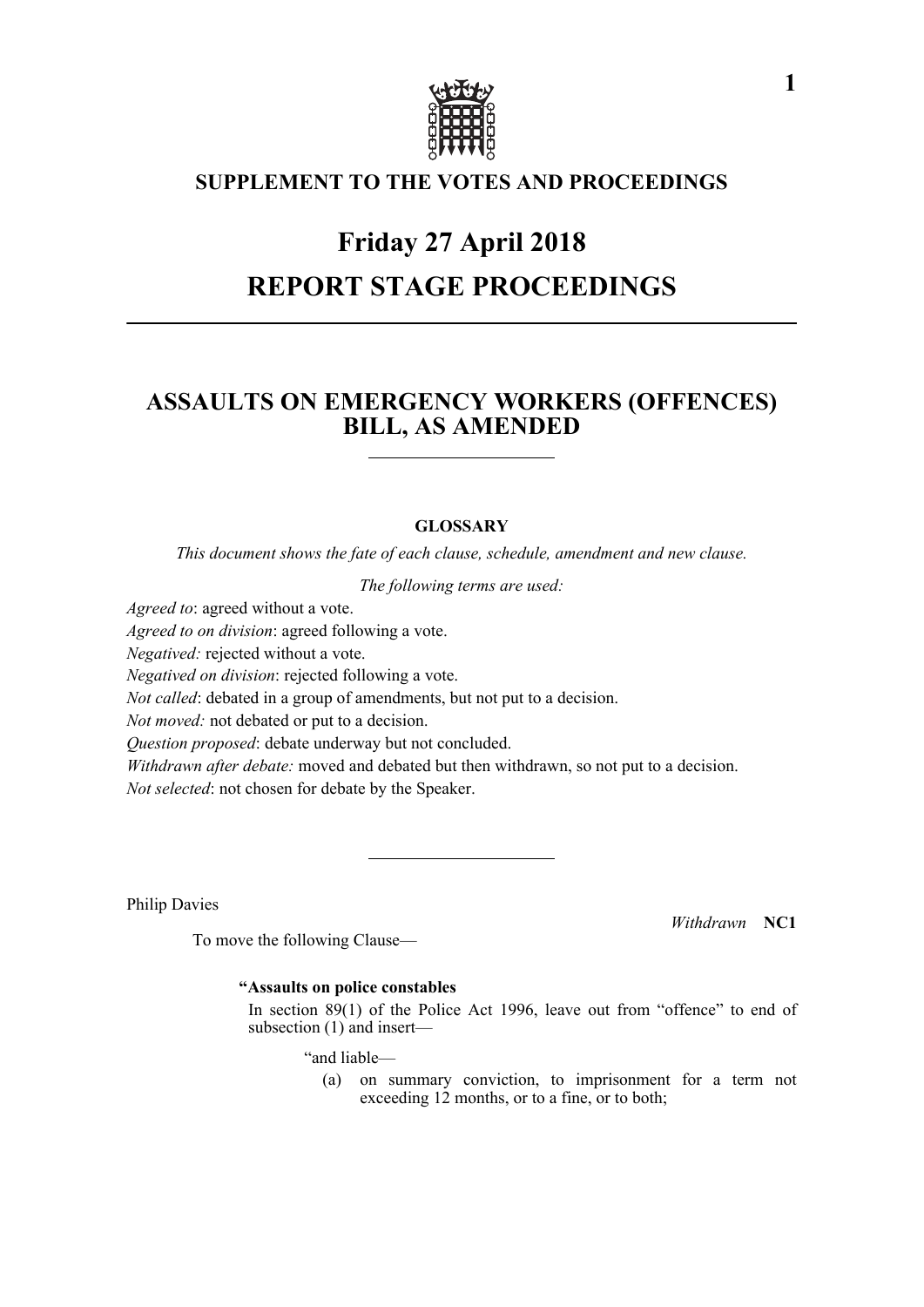(b) on conviction on indictment, to imprisonment for a term not exceeding 12 months, or to a fine, or to both.""

Philip Davies

*Not called* **NC2**

To move the following Clause—

#### **"Assaults on police constables (No. 2)**

 In section 89(1) of the Police Act 1996, leave out from "offence" to end of subsection (1) and insert—

"and liable—

- (a) on summary conviction, to imprisonment for a term not exceeding 12 months, or to a fine, or to both;
- (b) on conviction on indictment, to imprisonment for a term not exceeding 24 months, or to a fine, or to both.""

Philip Davies

To move the following Clause—

*Not selected* **NC3**

#### **"Review of impact of non-commencement of sections 154 and 282 of the Criminal Justice Act 2003**

 If sections 154 and 282 of the Criminal Justice Act 2003 have not come into force two years after this Act has come into force the Secretary of State for Justice must review the likely impact this non-commencement has had on the sentences given for offences affected by this Act and provide a statement to Parliament within six months of the end of the two-year period detailing that impact."

Philip Davies

*Not called* **NC4**

To move the following Clause—

#### **"Assaults in prison**

In section 243A of the Criminal Justice Act 2003, after subsection (2) insert—

"(2A) Subsection (2) does not apply if the prisoner has assaulted any person listed in Section 3 of the Assaults on Emergency Workers (Offences) Act 2018 during the course of their sentence.""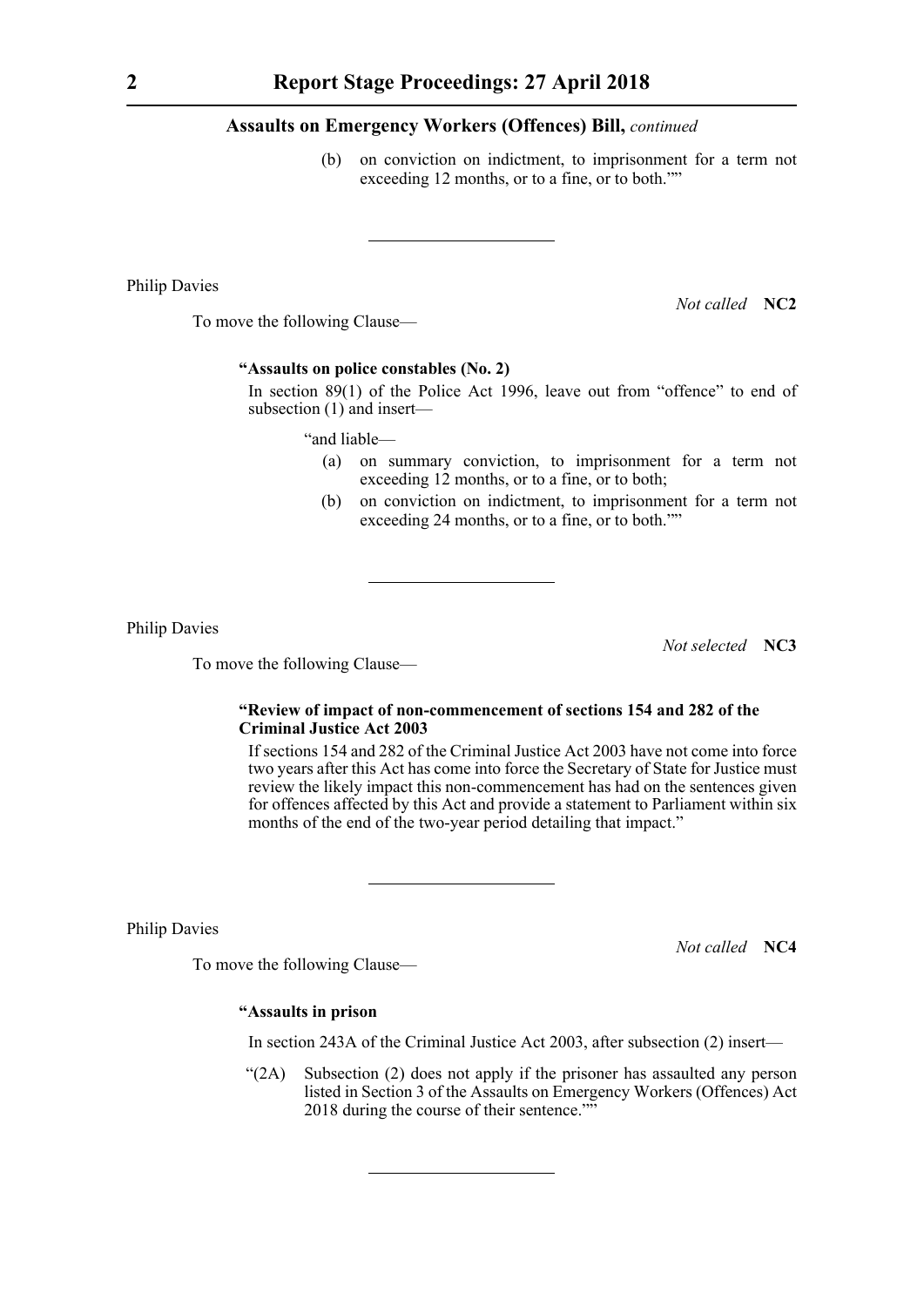Philip Davies

To move the following Clause—

**"Assaults in prison (No. 2)**

In section 244 of the Criminal Justice Act 2003, after subsection (1A) insert—

"(1B) Subsection (1) does not apply if the prisoner has assaulted any person listed in Section 3 of the Assaults on Emergency Workers (Offences) Act 2018 during the course of their sentence.""

Philip Davies

To move the following Clause—

#### **"Assaults in prison (No. 3)**

In section 246 of the Criminal Justice Act 2003, after subsection (4)(i) insert—

"(j) the prisoner has assaulted any person listed in Section 3 of the Assaults on Emergency Workers (Offences) Act 2018 during the course of their sentence.""

Philip Davies

*Not selected* **NC7**

To move the following Clause—

#### **"Assaults in prison (No. 4)**

- (1) In section 246A of the Criminal Justice Act 2003, in subsection (2) after "unless" for "either or both" substitute "any".
- (2) In section 246A of the Criminal Justice Act 2003, after subsection (2)(b) insert—
	- "(c) the prisoner has assaulted any person listed in section 3 of the Assaults on Emergency Workers (Offences) Act 2018 during the course of their sentence.""

*Not called* **NC5**

*Not called* **NC6**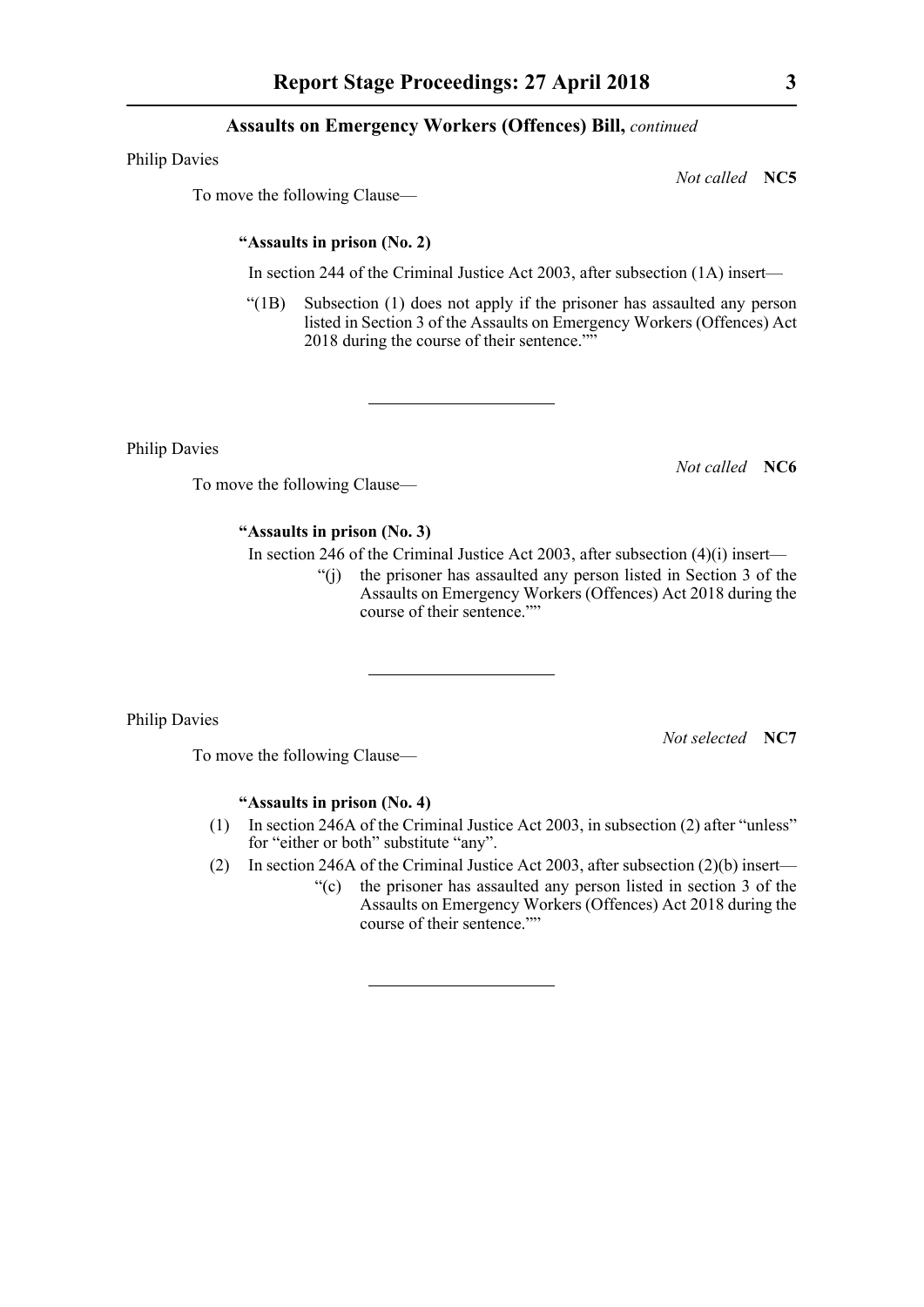Philip Davies

*Not called* **NC8**

To move the following Clause—

#### **"Assaults in prison (No. 5)**

In section 247 of the Criminal Justice Act 2003, after subsection (2) insert—

"(3) Subsection (2) does not apply if the prisoner has assaulted any person listed in section 3 of the Assaults on Emergency Workers (Offences) Act 2018 during the course of their sentence.""

Philip Davies

To move the following Clause—

## **"Assaults in prison (No. 6)**

In section 243A of the Criminal Justice Act 2003, after subsection (2) insert—

"(2A) Subsection (2) does not apply if the prisoner has assaulted any person listed in section 3(d), (e) or (f) of the Assaults on Emergency Workers (Offences) Act 2018 during the course of their sentence.""

Philip Davies

To move the following Clause—

*Not called* **NC10**

**"Assaults in prison (No. 7)**

In section 244 of the Criminal Justice Act 2003, after subsection (1A) insert—

"(1B) Subsection (1) does not apply if the prisoner has assaulted any person listed in section 3(d), (e) or (f) of the Assaults on Emergency Workers (Offences) Act 2018 during the course of their sentence.""

*Not called* **NC9**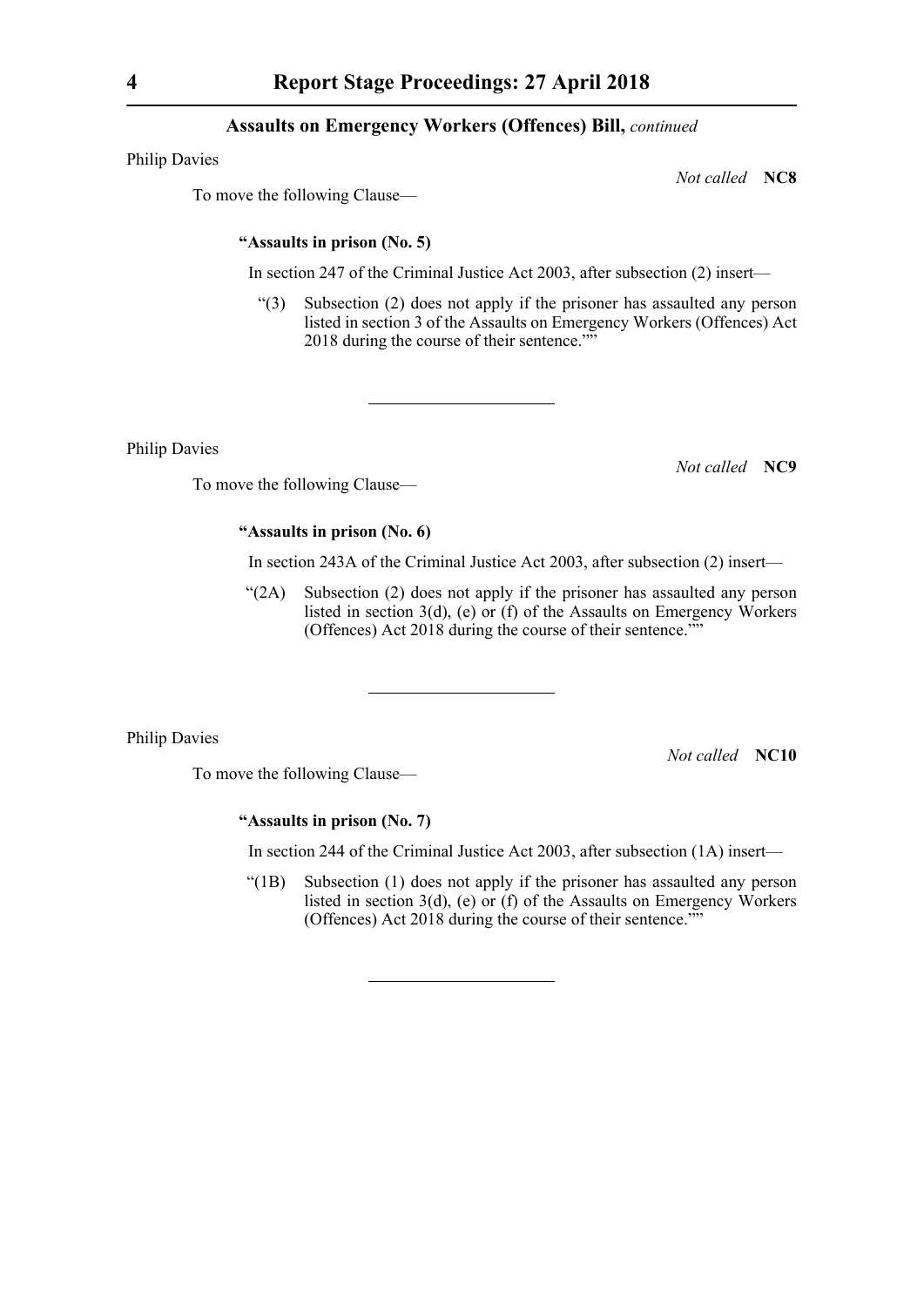Philip Davies

*Not called* **NC11**

To move the following Clause—

#### **"Assaults in prison (No. 8)**

In section 246 of the Criminal Justice Act 2003, after subsection  $(4)(i)$  insert—

"(i) the prisoner has assaulted any person listed in section  $3(d)$ , (e) or (f) of the Assaults on Emergency Workers (Offences) Act 2018 during the course of their sentence.""

Philip Davies

*Not selected* **NC12**

To move the following Clause—

### **"Assaults in prison (No. 9)**

- (1) In section 246A of the Criminal Justice Act 2003, in subsection (2) after "unless" for "either or both" substitute "any".
- (2) In section 246A of the Criminal Justice Act 2003, after subsection (2)(b) insert—
	- "(c) the prisoner has assaulted any person listed in section  $3(d)$ , (e) or (f) of the Assaults on Emergency Workers (Offences) Act 2018 during the course of their sentence.""

Philip Davies

*Not called* **NC13**

To move the following Clause—

#### **"Assaults in prison (No. 10)**

In section 247 of the Criminal Justice Act 2003, after subsection (2) insert—

"(3) Subsection (2) does not apply if the prisoner has assaulted any person listed in section 3(d), (e) or (f) of the Assaults on Emergency Workers (Offences) Act 2018 during the course of their sentence.""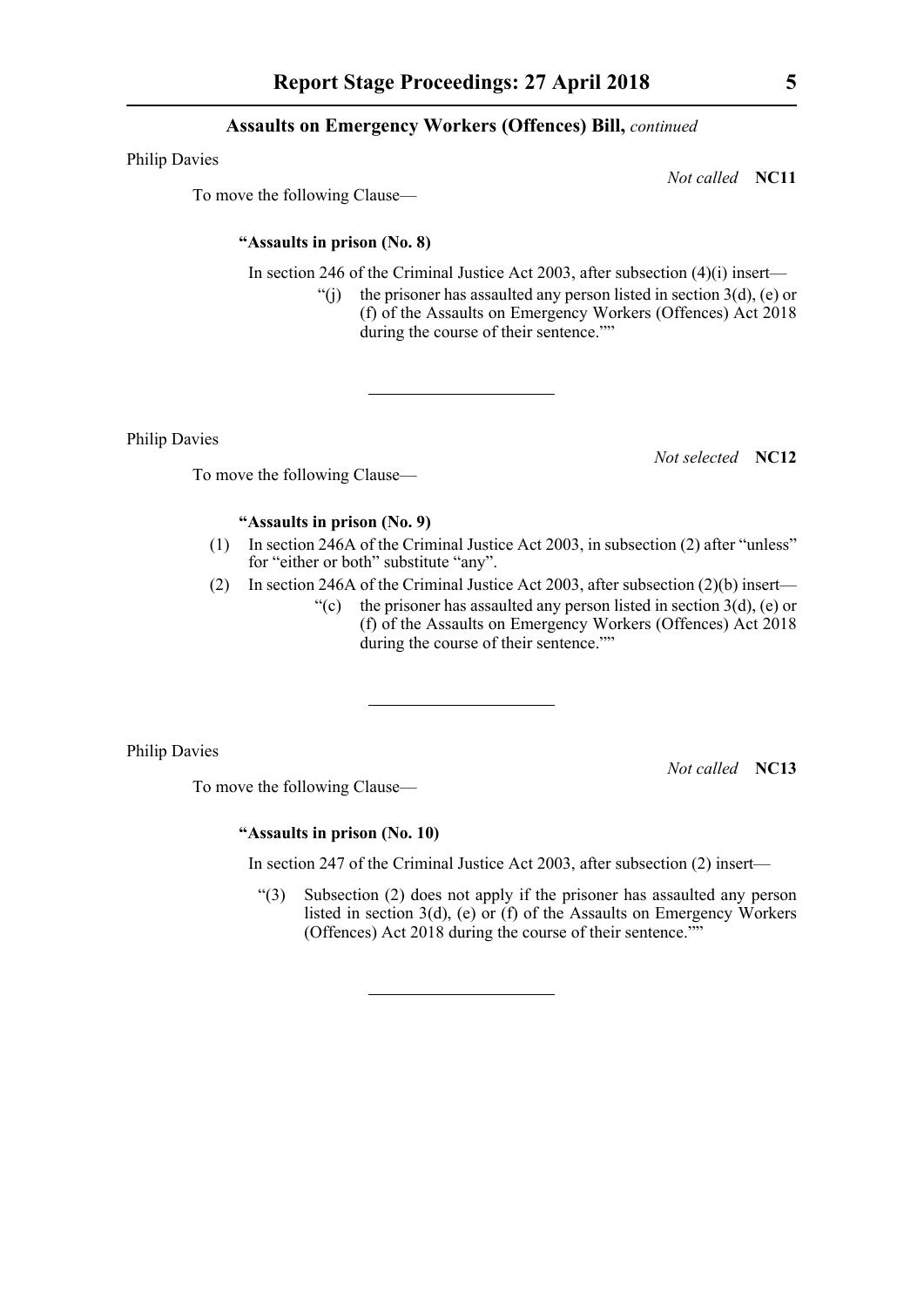Philip Davies

To move the following Clause—

#### **"Assaults in prison (No. 11)**

In section 243A of the Criminal Justice Act 2003, after subsection (2) insert—

 $\degree$ (2A) Subsection (2) does not apply if the prisoner has assaulted a prison officer during the course of their sentence.""

Philip Davies

To move the following Clause—

**"Assaults in prison (No. 12)**

In section 244 of the Criminal Justice Act 2003, after subsection (1A) insert—

 $"(1B)$  Subsection  $(1)$  does not apply if the prisoner has assaulted a prison officer during the course of their sentence.""

Philip Davies

*Not called* **NC16**

To move the following Clause—

#### **"Assaults in prison (No. 13)**

In section 246 of the Criminal Justice Act 2003, after subsection  $(4)(i)$  insert—

"(j) the prisoner has assaulted a prison officer during the course of their sentence.""

Philip Davies

To move the following Clause—

*Not selected* **NC17**

#### **"Assaults in prison (No. 14)**

(1) In section 246A of the Criminal Justice Act 2003, in subsection (2) after "unless" for "either or both" substitute "any".

*Not called* **NC15**

*Not called* **NC14**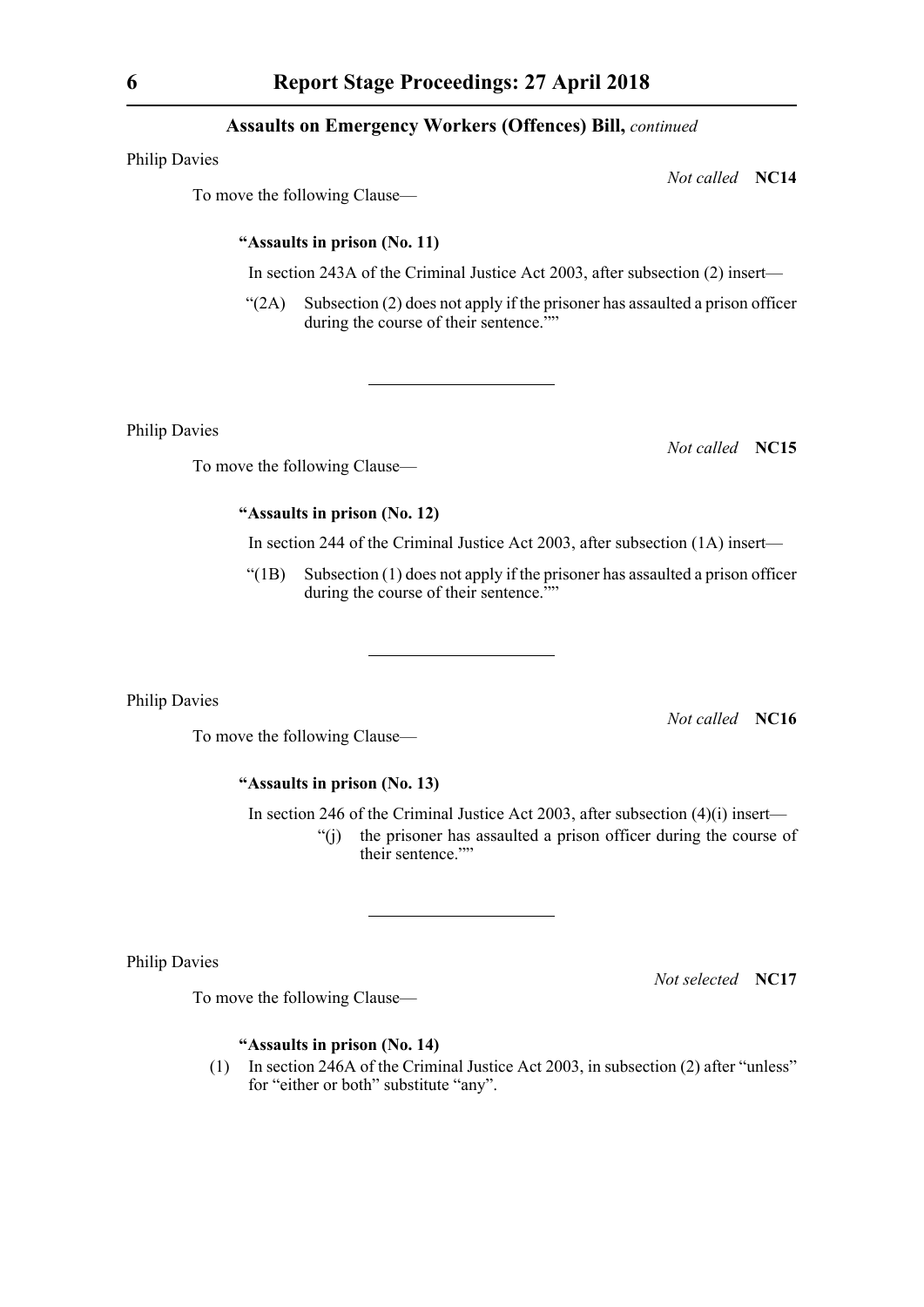(2) In section 246A of the Criminal Justice Act 2003, after subsection 2 (b) insert— "(c) the prisoner has assaulted a prison officer during the course of their sentence.""

Philip Davies

To move the following Clause—

*Not selected* **NC18**

#### **"Assaults in prison (No. 15)**

In section 247 of the Criminal Justice Act 2003, after subsection (2) insert—

"(3) Subsection (2) does not apply if the prisoner has assaulted a prison officer during the course of their sentence.""

Chris Bryant Holly Lynch Philip Davies Louise Haigh *Not called* **2** Clause **1,** page **1**, line **3**, after "battery" insert "including spitting" Philip Davies *Not called* **9** Clause **1,** page **1**, line **10**, leave out "12" and insert "24" Philip Davies *Not called* **11** Clause **1,** page **2**, line **1**, leave out subsection (4) and insert— "(4) Sections 154 and 282 of the Criminal Justice Act 2003 shall come into force." Philip Davies *Not called* **10** Clause **1,** page **2**, line **14**, at end insert— "(5A) Offences under this Act are either way offences."